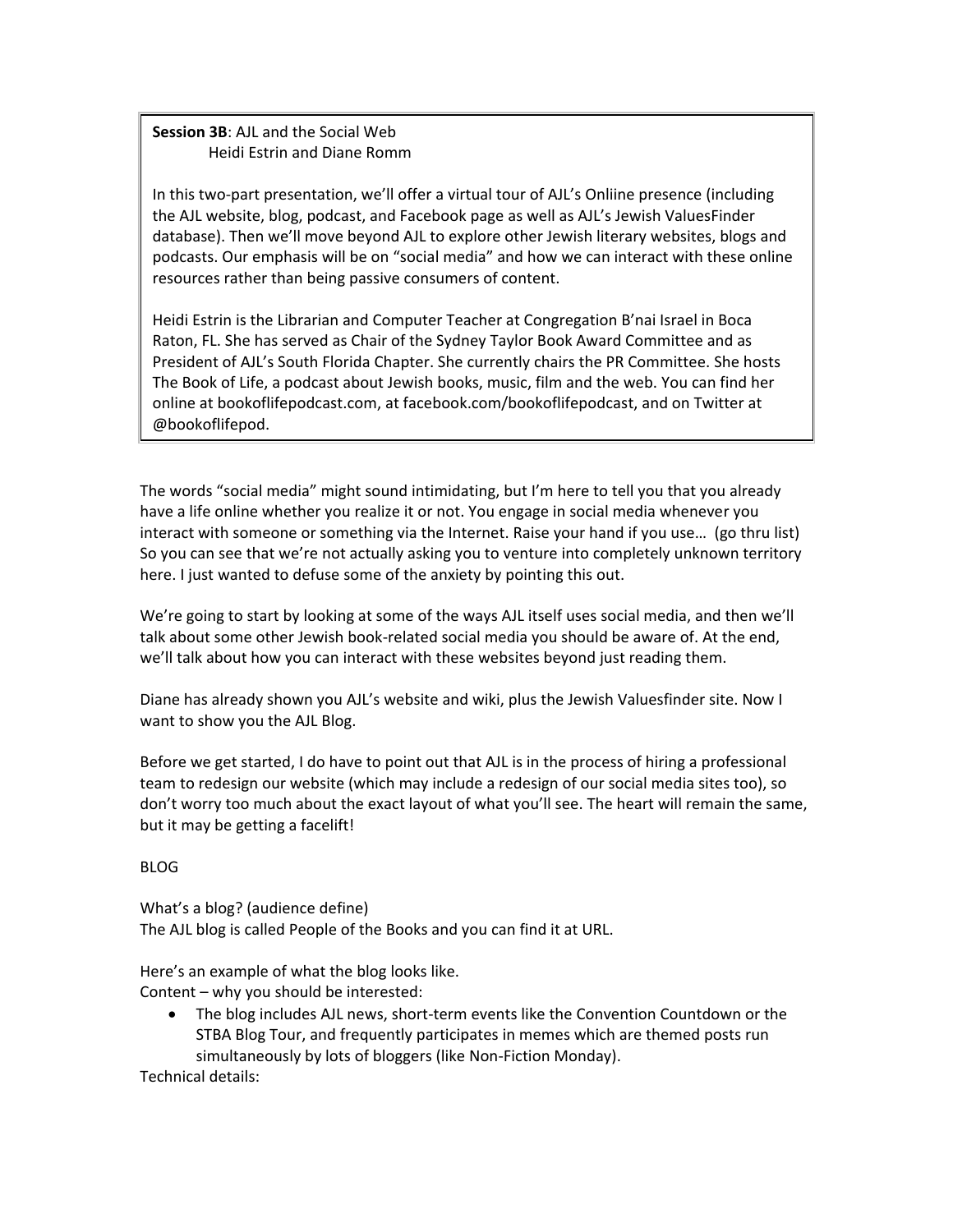- The most recent posts are at the top and it goes backwards chronologically as you scroll down.
- Sidebar: Pages, Categories, Archives
- Subscribe to receive blog by email

THE POINT OF THE BLOG: to keep members and friends up to date on AJL news, to offer interesting extras of interest to Jewish book lovers, to share AJL's expertise in and passion for Jewish libraries and literature, to market AJL to the wider world

### PODCAST

A podcast is basically a radio show that you listen to online. The only real difference between a podcast and a plain old audio clip is that a podcast is an ongoing series rather than a oneshot.

The AJL Podcast is made up of recordings of sessions from convention and from some other AJL regional events (including a few in Hebrew recorded in Israel). We've been recording podcast audio at the last 2 conventions and we're doing it again this year. Thus the podcast becomes an audio archive of a convention, plus a really valuable resource for those who couldn't attend the convention, those who were at convention but missed a session they wanted to hear, or nonmembers who share our interests. It's also a great showcase for the excellent work AJL does.

Let's look at the website of the AJL podcast at URL.

You can see that it starts with an explanation of the contents, then explains how to subscribe either through iTunes or by email. I'll show you how that works in a few minutes. Next it explains how to find the recordings you want, either by clicking a broad category or by using the index. Here's what the index looks like. Clicking any category or any subject in the index will bring up all the episodes with that label.

Or if you want to be thorough, you can browse through the complete list of all audio recordings (alphabetical by presenters' last name).

When you click on the title of an individual episode, you'll see this (example). You get a brief description, sometimes with links, and you get an audio player. Click the play button to listen on your computer. (play audio clip)

If you'd like to be notified by email when new episodes are posted, you can subscribe with this form.

THE POINT OF THE PODCAST: To archive audio of AJL events, to offer an educational resource to members and friends, to share AJL's expertise in and passion for Jewish libraries and literature, to market AJL to the wider world

**FACEBOOK**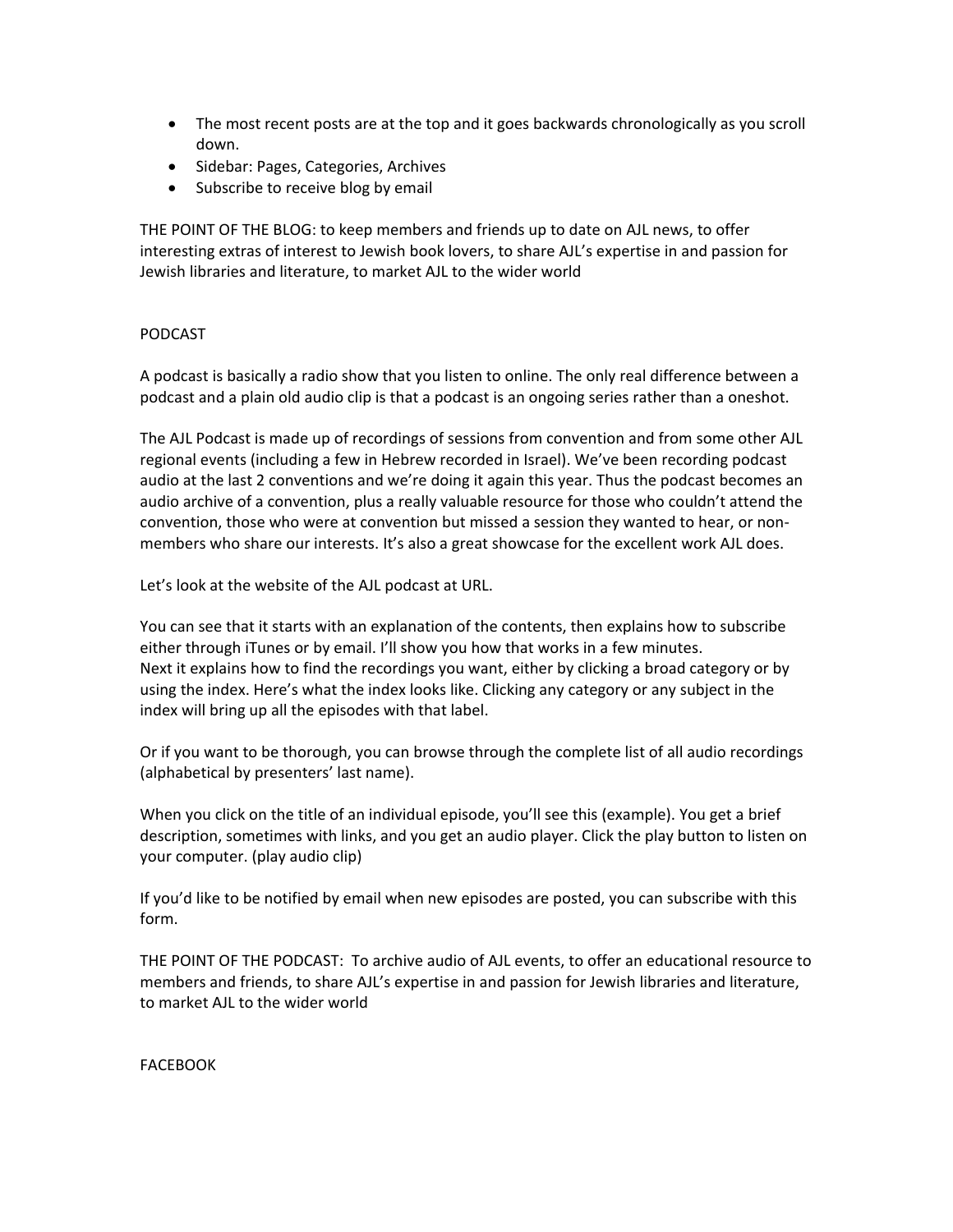How many of you are familiar with Facebook? How many of you have seen AJL's Facebook page?

For those of you who haven't tried it, Facebook is basically a big virtual coffee klatch. It's conversation with friends, colleagues, and organizations that you're interested in like AJL. It ranges from water cooler chatter to intense discussions, just like any gathering of friends. It may seem like a time waster, but I like to point out that what holds people together is the social glue of "hey, how are you, what did you do last weekend, have you read any good books lately?" OK, that's my little plug for Facebook. In this context, the other thing I have to say is that Facebook is a good marketing tool for AJL. (Because that's where the people are, and businesses have to go where people will see them.)

If you're not a Facebook user you can still view the AJL Facebook page at URL, but you won't be able to post comments. If you ARE a Facebook user, please LIKE the AJL page by clicking this button here. As you know, once you do that, posts made by AJL (like these here) will show up on YOUR Facebook wall along with posts from all your friends. If you're already using Facebook, this is a very convenient way to stay informed about AJL.

What kind of stuff does AJL post? Some of it is the same exact content you'll find on the AJL Blog (point out posts). Some of it is links to relevant sites like this link to the Jewish Valuesfinder, or links we've posted to news like the Canadian Jewish Book Awards, Jewish author interviews, and so on.

We have also taken advantage of Facebook's use as a place to share photos, to put up pictures from conventions and so on.

A nice thing about Facebook is that it's very interactive. For instance, users can express their approval for AJL news as in this example (Linda Silver's book, several people Like), or you can actually get a bit of conversation going as in this example posted by a fan on AJL's Facebook page.

If you ARE on Facebook, I invite you to post comments or photos of your own to AJL's Facebook page, or to include @association of jewish libraries in your post so it will show up on our page.

Just a quick plug to those of you who are Facebook users – along with becoming fans of AJL's page, I'd also like to invite you to fan the Valuesfinder page and The Book of Life page!

THE POINT OF AJL ON FACEBOOK: to increase AJL's visibility, to make it convenient for people to interact with AJL, to share AJL news and to market AJL to the wider world

#### **TWITTER**

OK, so no one person can keep up with everything, right? And now we come to my weak spot, and it's Twitter.

Twitter, as you've probably heard, is a forum where people can post very very short messages (140 characters). Like Facebook, it's a social network where you can stay in touch with other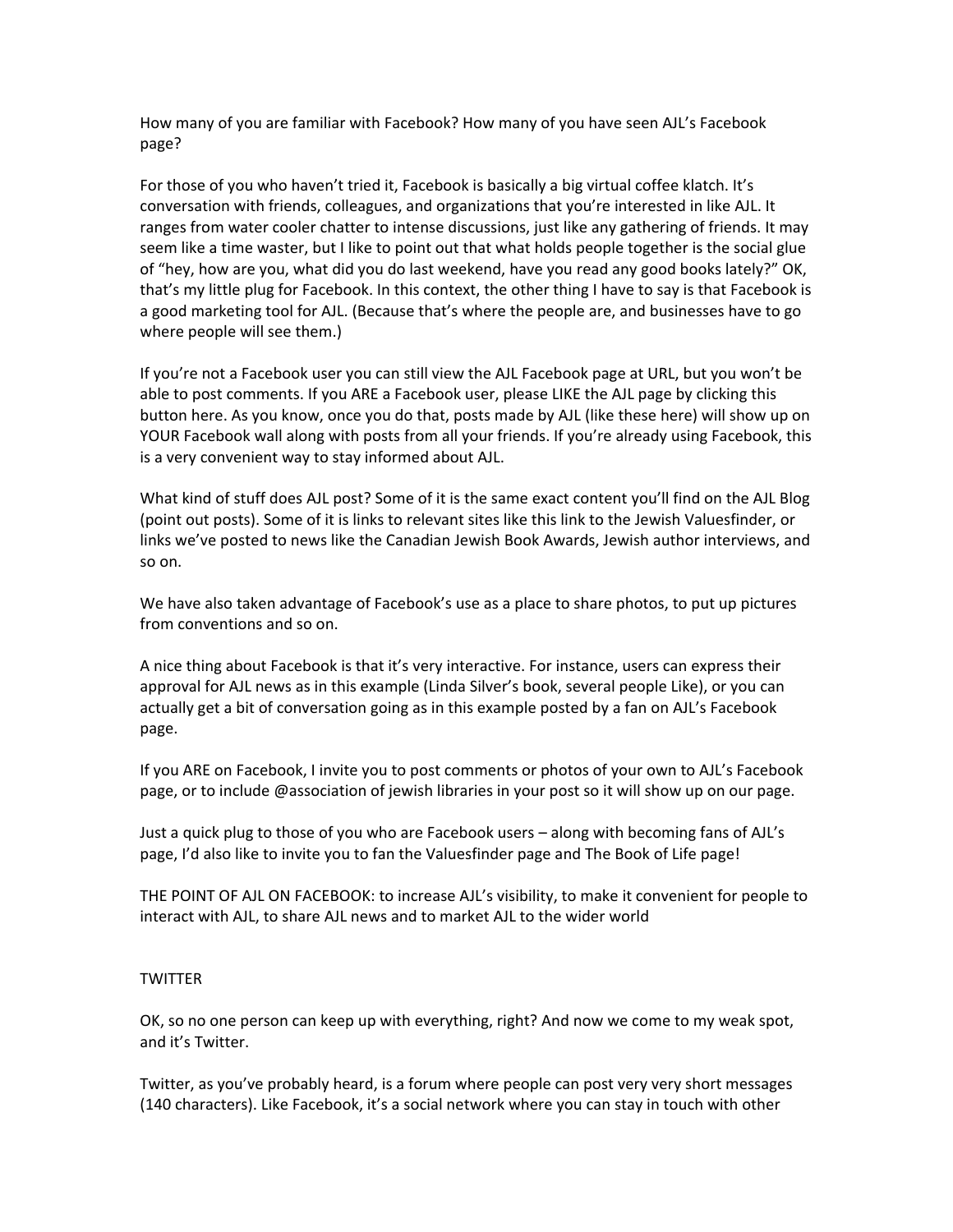people so they read your messages and you read theirs. Unlike Facebook, I find it less intuitive to use and more confusing. It's meant to be used pretty much on a daily basis and if you don't keep up with it, it's difficult.

Our AJL Consultant, Marie Cloutier, is very Twitter savvy and has been posting on behalf of AJL. Material from the AJL Blog and Facebook page are included. Marie also has conversations via Twitter with many people in the publishing world, effectively putting AJL on their radar screens. She tells me that she sees Twitter as a professional tool for outreach to the book trade and in her opinion it's not something that we as individual librarians need to worry about too much. However, I know that some people use Twitter to interact with friends and family in the way that I use Facebook. Is there anyone here who's an active Twitter user who would like to talk about the advantages of using Twitter?

THE POINT OF AJL ON TWITTER: to increase AJL's visibility, to make it convenient for people to interact with AJL, to share AJL news and to market AJL to the wider world especially the book trade

There are plenty of Jewish book-related sites out there beyond AJL, and I want you should know about them. I'm going to give you a brief overview of a few favorites. It's not a comprehensive list, and feel free to add your own suggestions.

Forwordsbooks blog Barbara Bietz's Blog Tablet and Vox Tablet The Jewish Book Council Blog The Whole Megillah The JPS Blog

I also think it's important to NOT just talk amongst ourselves. We need to bring conversations about Jewish books to others who might not realize what great stuff they're missing. So I invite you to pay attention to both Jewish AND non-Jewish book sites too, so that you can add your own Jewish 2 cents to those conversations as well.

#### INTERACTION

OK, if you listened to the Why Be Social series on The Book of Life, you'll know that I believe strongly that we need to be ACTIVE users of social media, not just passive consumers. In fact, I will go so far as to say that social media is Good for the Jews. Before I explain myself, is there anyone out there who thinks that too, and if so, why?

So here' s why I think it's Good for the Jews. I think it's good in two ways, internal and external.

Internally, I think using these sites is good because it keeps us as librarians in the loop with professional information about new books, about events, about issues in the field, and so on. It's a professional development tool and it makes us look smart, just like reading Hasafran.